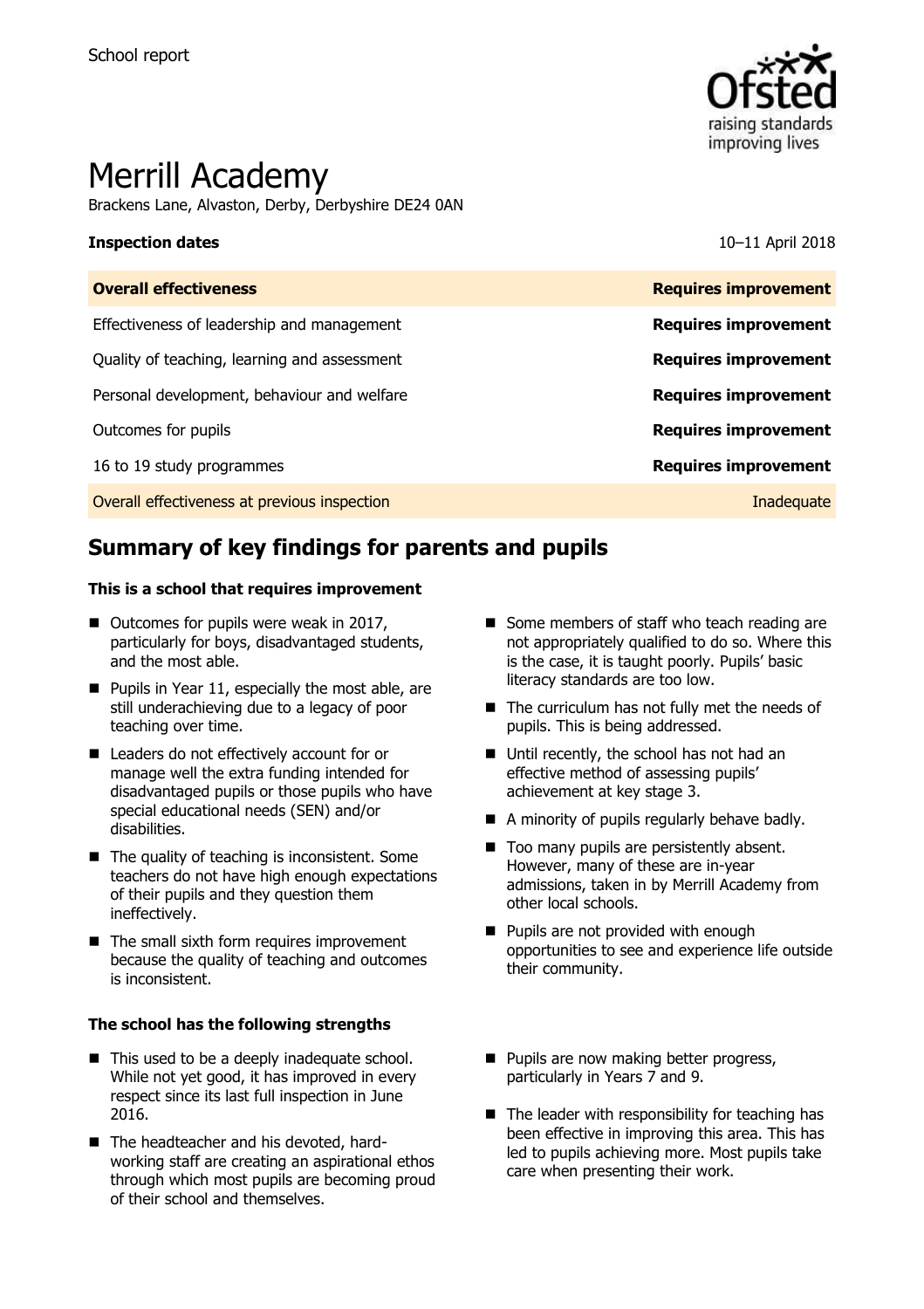

# **Full report**

### **What does the school need to do to improve further?**

- Improve the quality of teaching and thereby pupils' outcomes, particularly those of boys, the disadvantaged and the most able by:
	- providing more accurate information to all staff on pupils' achievement through the developing assessment system
	- using the school's best practice to raise teachers' expectations of what pupils can achieve, including through more effective questioning
	- ensuring that all those who teach reading are appropriately trained to do so
	- ensuring that all staff rigorously focus on raising pupils' basic literacy standards.
- Improve the behaviour of the minority of pupils who present regular challenges, through ensuring that members of staff apply the school's code of conduct consistently.
- Increase the attendance of those pupils who are persistently absent by continuing to work closely with the individuals concerned.
- Improve the effectiveness of leadership and management through more considered use of the funding intended for those pupils who are disadvantaged or who have SEN and/or disabilities, and then reviewing its impact.
- Improve pupils' personal development by providing more opportunities to see and experience life outside their community.

An external review of the school's use of pupil premium funding should be undertaken in order to assess how these aspects of leadership and management may be improved.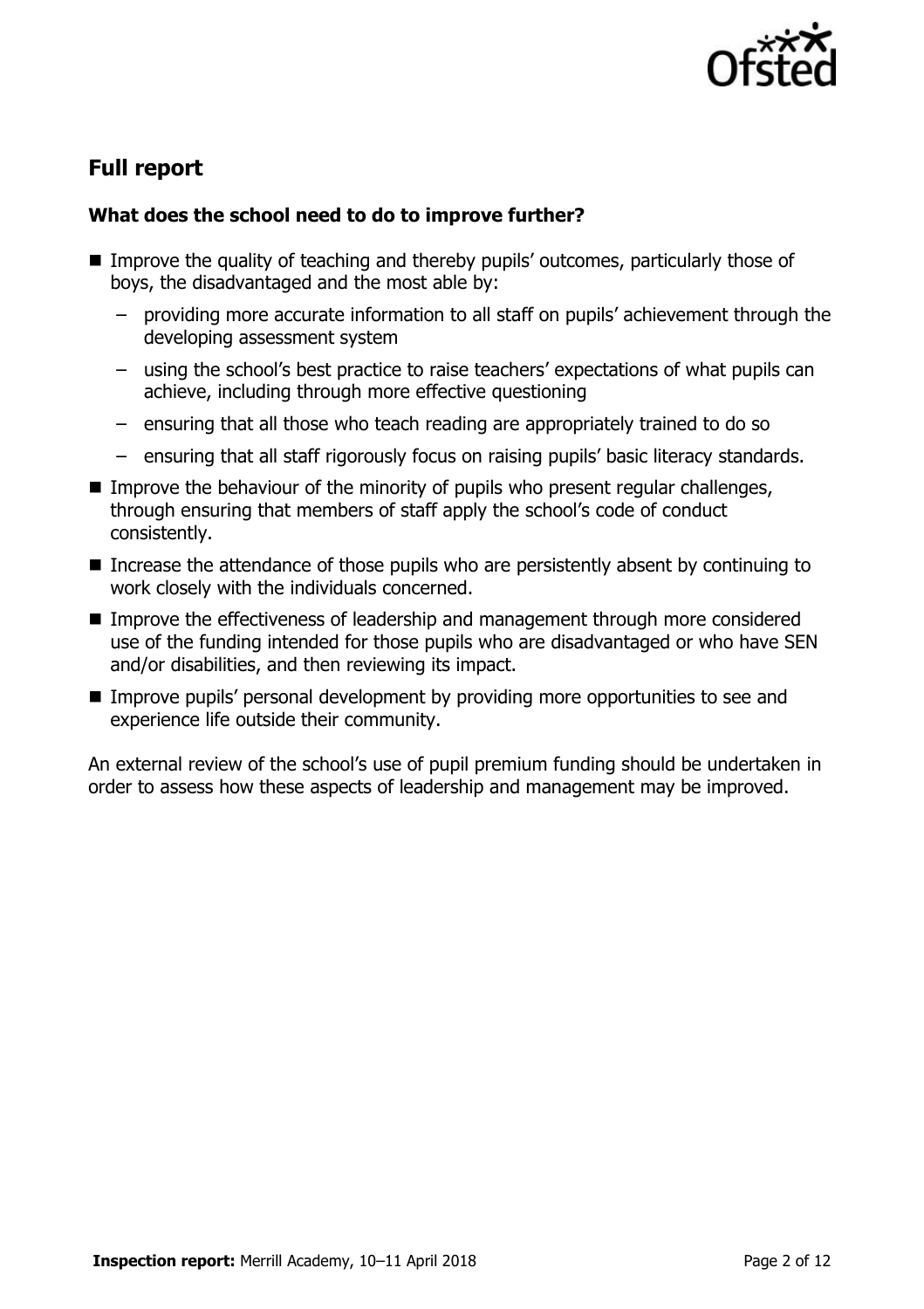

# **Inspection judgements**

### **Effectiveness of leadership and management Requires improvement**

- Leaders' management of the funding intended for pupils who are disadvantaged or who have SEN and/or disabilities has not been effective. It has not been properly accounted for, and the impact of the spending has not been adequately reviewed.
- Until recently, leaders' decision-making regarding some pupils at risk of exclusion has meant that these pupils have not had full access to the curriculum.
- The special educational needs coordinator (SENCo) has correctly identified areas for improvement, including that there not being enough information available to help meet these pupils' needs. Action is being taken in this regard.
- Leaders have not yet secured good teaching, outcomes or behaviour. They have not ensured that pupils are sufficiently literate. However, this is slowly improving and much work is being carried out in this regard, including reinvigorating the library with plans for free-reading time.
- $\blacksquare$  However, this is an improving school. The highly committed headteacher has inspired loyalty from his staff and pupils. There is a collective will to improve the life chances of the pupils of Merrill Academy. This is also shared by the newly constituted local governing body.
- Leaders have established an aspirational culture, where pupils are beginning to take pride in their school and themselves. The hard work of staff means that this school is no longer providing an inadequate standard of education. Pupils matter to the staff. One pupil summed up the general feeling of many pupils in saying, 'The staff here care for us like they are our parents.'
- $\blacksquare$  Leaders, particularly the member of staff with responsibility for the quality of teaching, engage and motivate their colleagues. Teaching is improving.
- Middle leaders have worked effectively with pupil mentors to contribute to the school's culture of improvement. They feel that they are held to account effectively and they are increasingly holding others to account. Middle leaders have made a good contribution to improving the school.
- The school provides opportunities through the curriculum to prepare pupils for life in modern Britain by considering democracy and the rule of law. Pupils are able to offer their views and ideas on certain aspects of school life. However, opportunities for pupils to experience life in modern Britain beyond their immediate community are limited.
- **Pupils appreciate their 'mentor time' when small numbers of pupils from different year** groups come together at the end of the day, which provides opportunities for pupils to develop socially. This contributes to the feeling of a supportive community.
- The headteacher has embraced the cultural diversity of the school. He has learned some Romani phrases, much to the delight and amusement of those pupils who speak this as their first language.
- The Year 7 catch-up funding for literacy and mathematics has had a positive effect on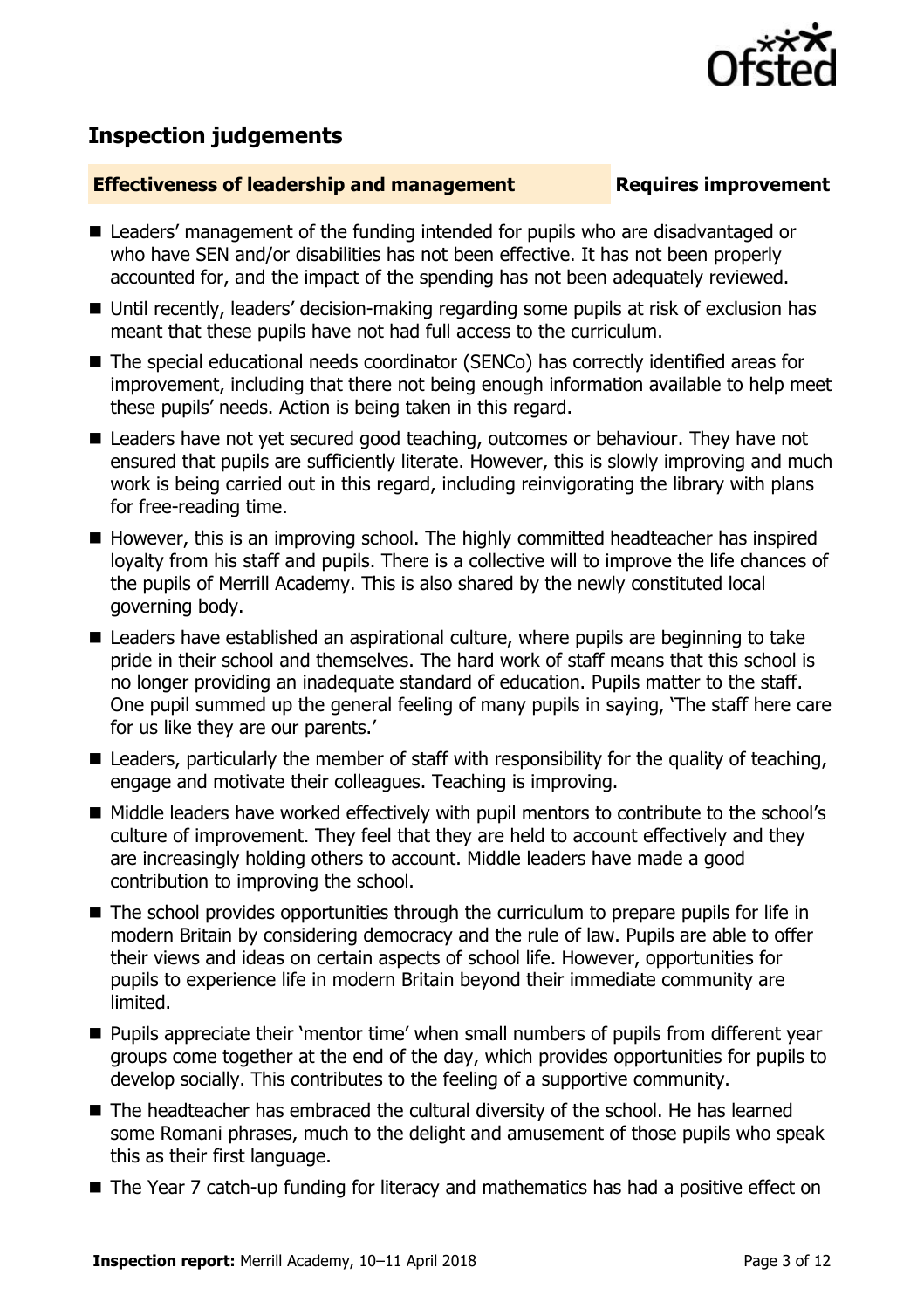

many pupils, although its impact is inconsistent.

- The school's curriculum is at a point of transition. In the past, and to some extent currently, it has not adequately met the needs and interests of pupils. However, this has improved.
- **Pupils appreciate the variety of stimulating and engaging activities provided, both** through the enrichment aspect of the curriculum and through extra-curricular clubs. There is a wide range of sports on offer, including fishing, archery and trampolining, as well as other pastimes such as knitting and the movie club.
- Leaders have successfully implemented a programme of purposeful activity across Years 7 to 11 to inspire and progressively raise awareness about future careers and aspirations. All pupils have access to impartial careers advice. The effectiveness of this is tracked for a core group of vulnerable learners, including those at risk of not being in education, employment or training. However, it is not effectively tracked more widely, which means that leaders do not know how well it is working.
- The school has benefited from its recent membership of the trust. The trust has helped in a variety of aspects, including: helping to establish a new local governing body; developing a more effective approach to assessment at key stage 3; increasing the capacity of the school to improve the quality of teaching; and advising Year 11 pupils on their future options.

### **Governance of the school**

- The board of trustees of the Northworthy Trust is responsible for the governance of the school. It took on this responsibility on 1 January 2018. Trustees worked quickly to establish governance arrangements at the school. They approved the constitution of a local governing body in March.
- A skills audit of local governors has been undertaken with a view to using the respective talents and experience of the individuals in the best interests of the school.
- The chair of the board of trustees is well informed about the challenges facing the school and has a good understanding of his role and responsibilities.
- Local governors interviewed understand their function. They understand that, although things have improved, there is some way to go until the school is providing a good standard of education. They are committed to upholding the aspirational ethos of the school.

### **Safeguarding**

- $\blacksquare$  The arrangements for safeguarding are effective.
- Checks are made to ensure that staff who are appointed to the academy undergo appropriate vetting procedures.
- $\blacksquare$  The academy leaders foster a culture which places the well-being of pupils as a priority. Pupils, especially those who are vulnerable, are well known as individuals.
- Where academy staff have concerns about pupils, systems are in place to track and monitor attendance and performance in the full range of subjects.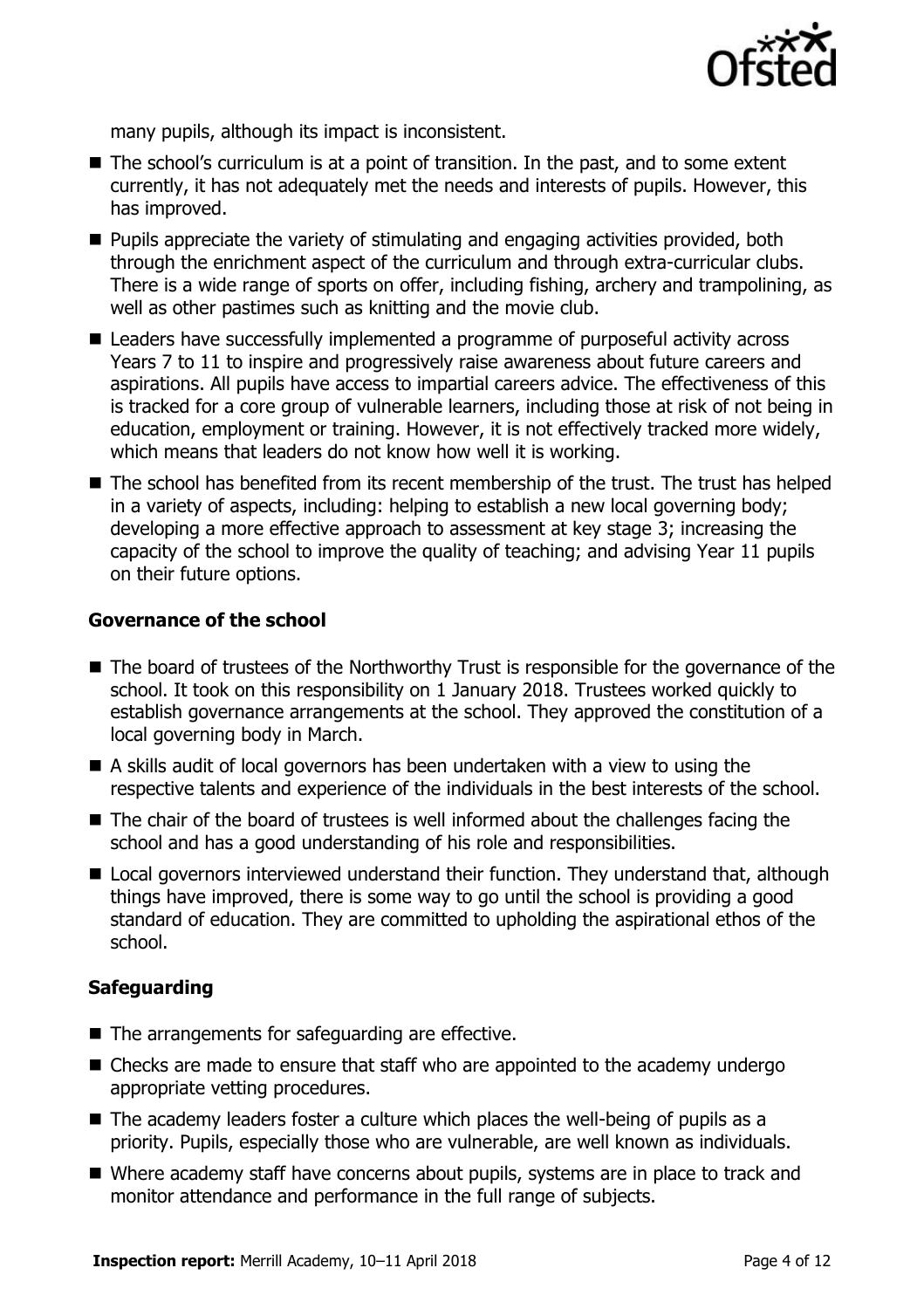

- Currently, too few members of the leadership team have undertaken training to ensure that they understand best practice in recruiting staff.
- The systems for maintaining staff training records are in place but do not readily provide leaders with information about renewal and refresher dates.

### **Quality of teaching, learning and assessment Requires improvement**

- Although the quality of teaching has improved substantially since the previous inspection, some teachers still do not expect enough from their pupils and do not ask enough challenging questions to promote deeper thinking.
- Until recently, there was no system in place to effectively assess pupils in key stage 3. Therefore, leaders and teachers did not have the requisite information to assist them in their work. This affected the quality of teaching. Much work has been done on this area, but it is still developing.
- A lack of effective planning results in time being wasted on too many occasions.
- The use of coaching has enabled teachers to improve their practice, particularly through collaborating with other members of staff.
- 'DIRT' lessons (dedicated improvement reflection time) provide opportunities for pupils to reflect and improve their learning. This is becoming effective and is increasingly so when teachers use the findings to further help pupils.
- The tracking of pupils who have SEN and/or disabilities is now in place. The SENCo monitors individual pupils and the impact of any additional support they receive.

### **Personal development, behaviour and welfare <b>Requires improvement**

### **Personal development and welfare**

- The school's work to promote pupils' personal development and welfare requires improvement.
- **Pupils are not yet confident about their own abilities to be successful learners.** Although this is improving, a significant proportion still needs considerable support to learn well.
- Pupils are well supported by staff with regard to their physical and emotional wellbeing. They have access to a mentor and can, if needed, also gain the support of a counsellor in the school.
- The pupils who are most vulnerable to exclusion are supported effectively through a programme of teaching that is tailored to their needs. This takes account of challenges that they face as individuals and is successfully preventing some pupils from being excluded.
- **Pupils are taught to stay safe through a structured programme of teaching and visitors.**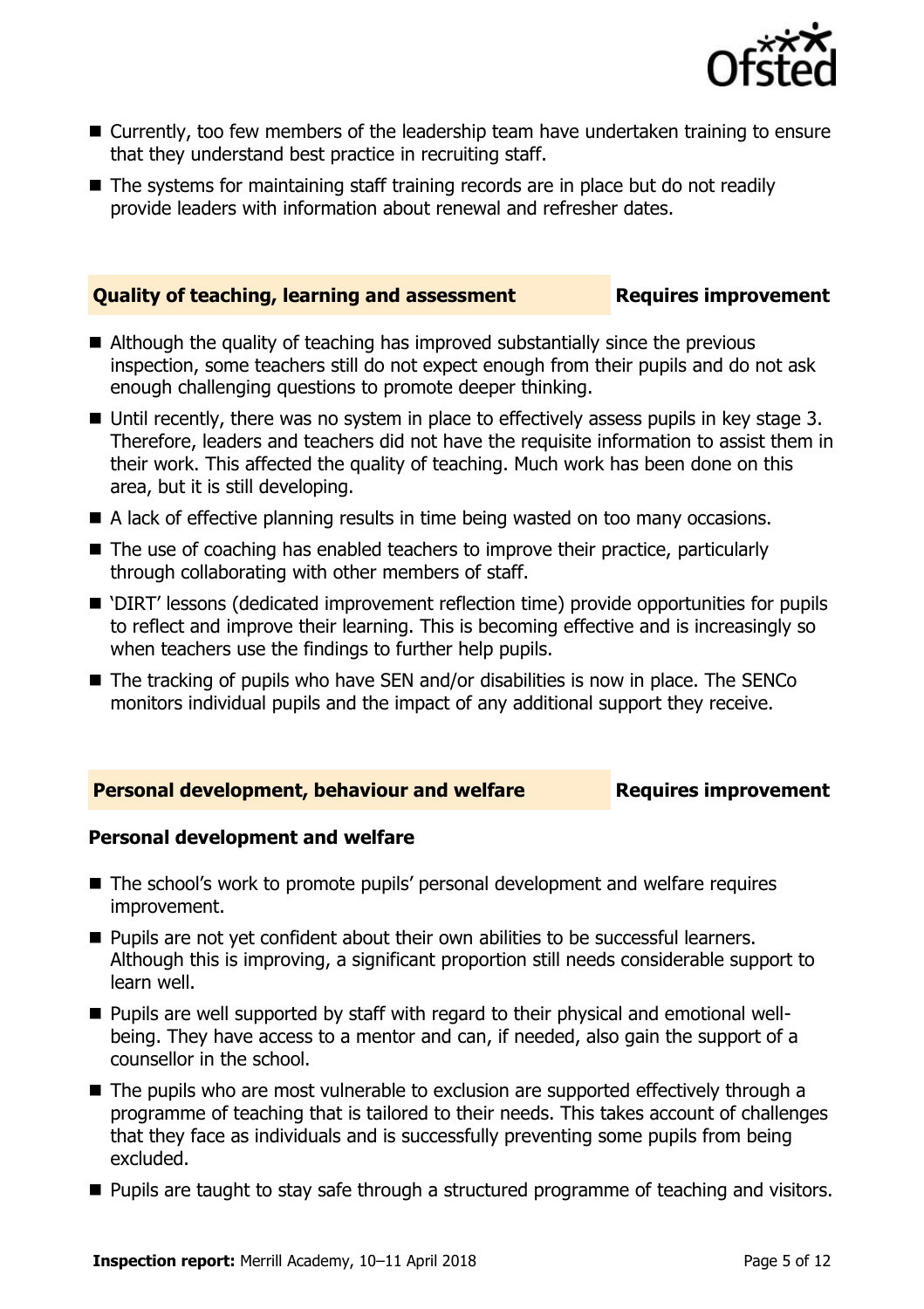

This includes raising pupils' awareness of how to stay safe online.

### **Behaviour**

- The behaviour of pupils requires improvement.
- Pupils' conduct, although improving, is inconsistent. In some lessons, pupils behave exceptionally well, and this leads to rapid learning. However, on too many occasions, pupils do not apply themselves well and the pace of learning is slow.
- The school is a much calmer and more orderly environment than in the past. Pupils reported positively that the changes introduced by the current headteacher have made a big difference to the behaviour in and around the school.
- The school provides a discrete setting of internal support for those pupils who find it difficult to manage their behaviour or who have other issues which make it difficult for them to prosper on a full-time basis in the main school. This has been mainly successful in helping pupils remain in school for their education.
- Levels of fixed-term exclusions, although higher than those seen nationally, have significantly reduced in the past year.
- The school has permanently excluded more pupils in the past year than has been the case previously. Higher expectations of pupils from staff are largely responsible for this.
- The school's work to increase attendance has resulted in some improvements. Systems are in place to respond quickly to absence, and support staff know pupils and their families well. The school minibus is used to collect pupils on a daily basis if they are persistently absent. Despite these efforts, rates of attendance are below those seen nationally. A major contributory factor is the number of pupils that Merrill Academy has to take in when, for whatever reason, pupils leave local schools. At the time of the inspection, the school had a very substantial number of in-year admissions – 87. This is almost 12% of the entire pupil roll. Thirty-five of these pupils were persistent absentees when they joined the school.

### **Outcomes for pupils Requires improvement**

- Outcomes for pupils were weak in 2017 and only just met the government's minimum expectation. They were particularly weak for boys, disadvantaged pupils and the most able and for all pupils in most of their optional subjects.
- They remain weak for current Year 11 pupils, especially those who are most able. Over the years, these pupils have had a bad deal at Merrill Academy and have been let down in their education.
- Over the past year, progress has improved across year groups, particularly for those pupils in Years 7 and 9. Disadvantaged pupils are, on the whole, beginning to achieve more. Evidence in pupils' books – particularly in science, mathematics, history, geography and English – supports this judgement.
- Pupils who have SEN and/or disabilities are making similar levels of progress to those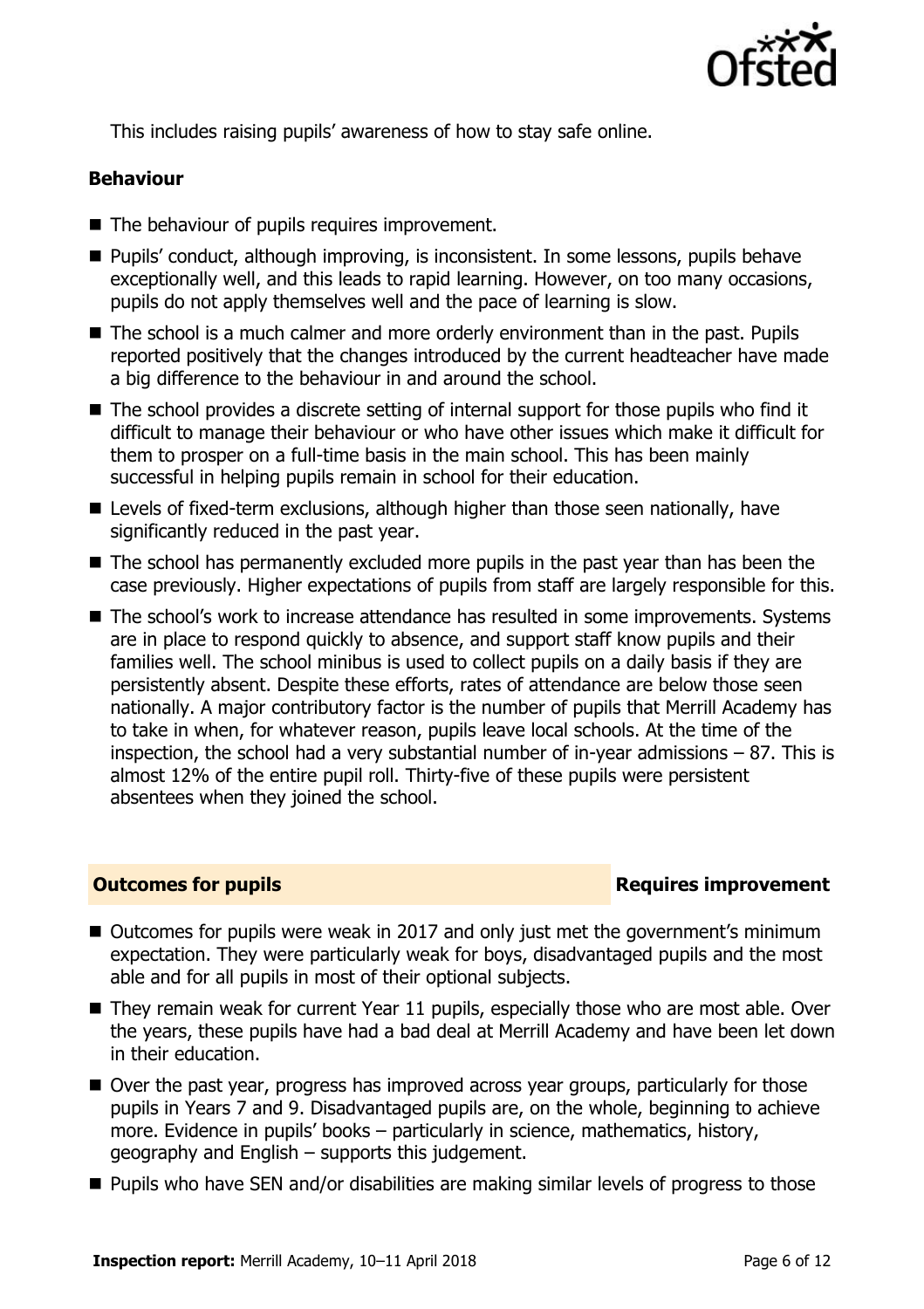

of other pupils in most year groups.

- The Year 7 catch-up funding is having a positive impact on some pupils' reading and mathematics skills, although this is not consistent. Those pupils in Year 7 identified as needing additional support are making progress in a special 'Boost' class. Work to improve their reading is not as effective as it could be because staff have not received the appropriate training.
- A very small number of pupils attend alternative provision. Their academic progress is well tracked and is at similar rates to that made by pupils in the main school.
- Although pupils have underachieved in recent years, the school has successfully supported them in finding appropriate routes into their next stage of education.

### **16 to 19 study programmes Requires improvement**

- The quality of teaching, learning and assessment in the sixth form requires improvement because it is inconsistent. Although the subject knowledge of teachers is secure, expectations are too variable. Students are not consistently challenged so that they become confident in understanding how to make good progress. As a result, the progress of current students over time is also too variable.
- Although attendance has improved since the last inspection, it remains too low in Year 12.
- Outcomes for students in 2017 were broadly average. The school's own information on the performance of current students in Year 12 indicates a weaker picture for applied courses. This is because of changes made to the curriculum offer and because of the variability in the quality of teaching.
- The performance of students who had not secured a standard pass or better in English and mathematics by the end of key stage 4 is weak. Outcomes in 2017 and for current students is stronger in English than in mathematics, which has declined. However, both subjects require further improvement.
- $\blacksquare$  The proportion of students who complete their courses is lower than the national average. However, students are well supported in moving to alternative placements. This is partly due to recent changes in the curriculum offer, which has resulted in greater student movement than leaders expected.
- Leaders have not ensured that all students take part in meaningful work experience. Although this is well promoted by leaders, leading to some good placements, a high proportion of students do not benefit from these experiences.
- The leadership of the sixth form has strengthened since the last inspection. Programmes of study meet requirements. Leaders have an accurate view of the effectiveness of the sixth form. They understand the areas in need of further improvement, and are taking effective action to tackle these, for example in raising expectations.
- The school provides good careers information, support and advice for students about their next steps. Students receive weekly guidance sessions that develop their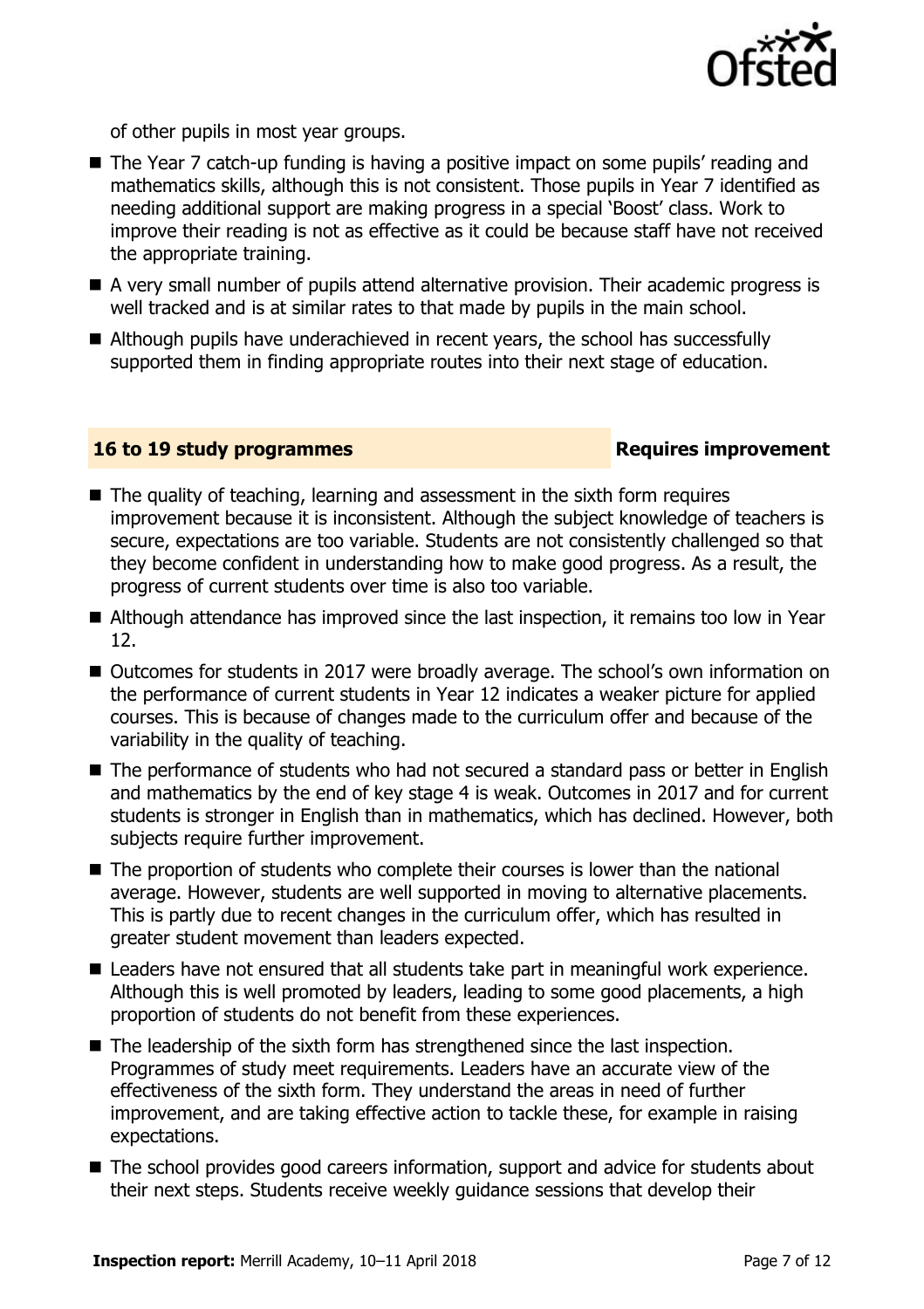

understanding about future opportunities. The proportion of students who move on to further education, employment and training is higher than the national average.

- Students receive good pastoral support. Relationships between staff and students are very positive. Students said that they value the 'family atmosphere' that the pastoral care generates.
- The range of non-qualification activities has widened since the last inspection. Students are rightly proud of their involvement in leadership opportunities. These include participation in the National Citizenship Service and the Young Interpreters scheme and acting as peer mentors for younger pupils in the school.
- Students' conduct and behaviour are good. They are polite, courteous and helpful.
- Students are very positive about the provision in the sixth form and the experiences they have gained from being part of the school's community. They said that they are proud to be members of the sixth form.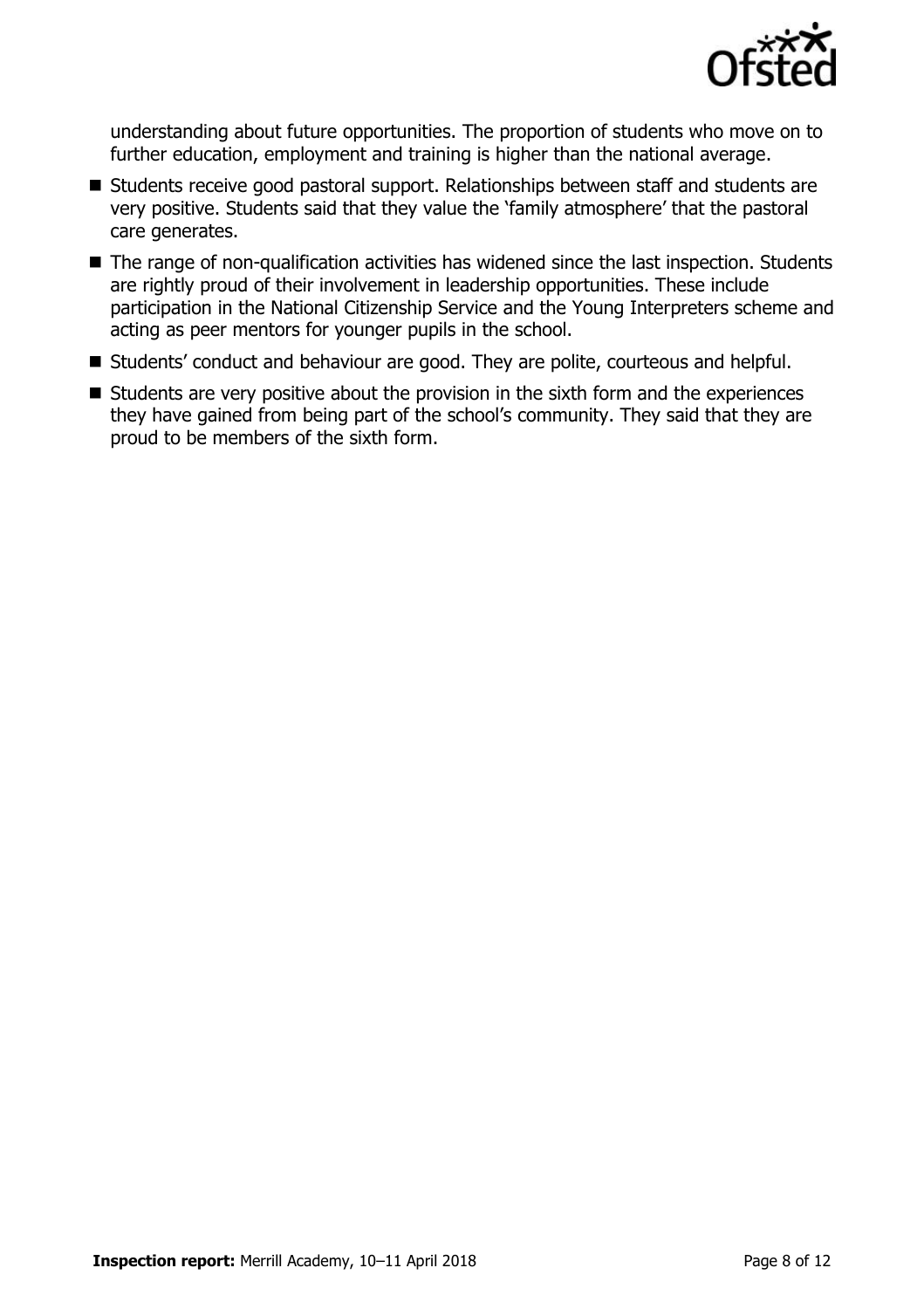

# **School details**

| Unique reference number | 139051   |
|-------------------------|----------|
| Local authority         | Derby    |
| Inspection number       | 10026591 |

This inspection was carried out under section 8 of the Education Act 2005. The inspection was also deemed a section 5 inspection under the same Act.

| Type of school                                           | Secondary                             |
|----------------------------------------------------------|---------------------------------------|
| School category                                          | Academy                               |
| Age range of pupils                                      | 11 to 19                              |
| Gender of pupils                                         | Mixed                                 |
| Gender of pupils in 16 to 19 study<br>programmes         | Mixed                                 |
| Number of pupils on the school roll                      | 753                                   |
| Of which, number on roll in 16 to 19 study<br>programmes | 32                                    |
| Appropriate authority                                    | Board of trustees                     |
| Chair                                                    | <b>Tim Gallimore</b>                  |
| <b>Headteacher</b>                                       | Marcus Shepherd                       |
| Telephone number                                         | 01332 576777                          |
| <b>Website</b>                                           | www.merrillacademy.derby.sch.uk       |
| <b>Email address</b>                                     | enquiries@merrillacademy.derby.sch.uk |
| Date of previous inspection                              | 7-8 June 2016                         |

### **Information about this school**

- The school does not meet requirements on the publication of information on its website. This is because, at the time of the inspection, there was no discrete, live website for the school. The website was in development.
- The school does not comply with Department for Education guidance on what academies should publish for the reason cited above.
- The school became part of the Northworthy Trust in January 2018.
- The appropriate authority for this school is the trust's board of trustees. It delegates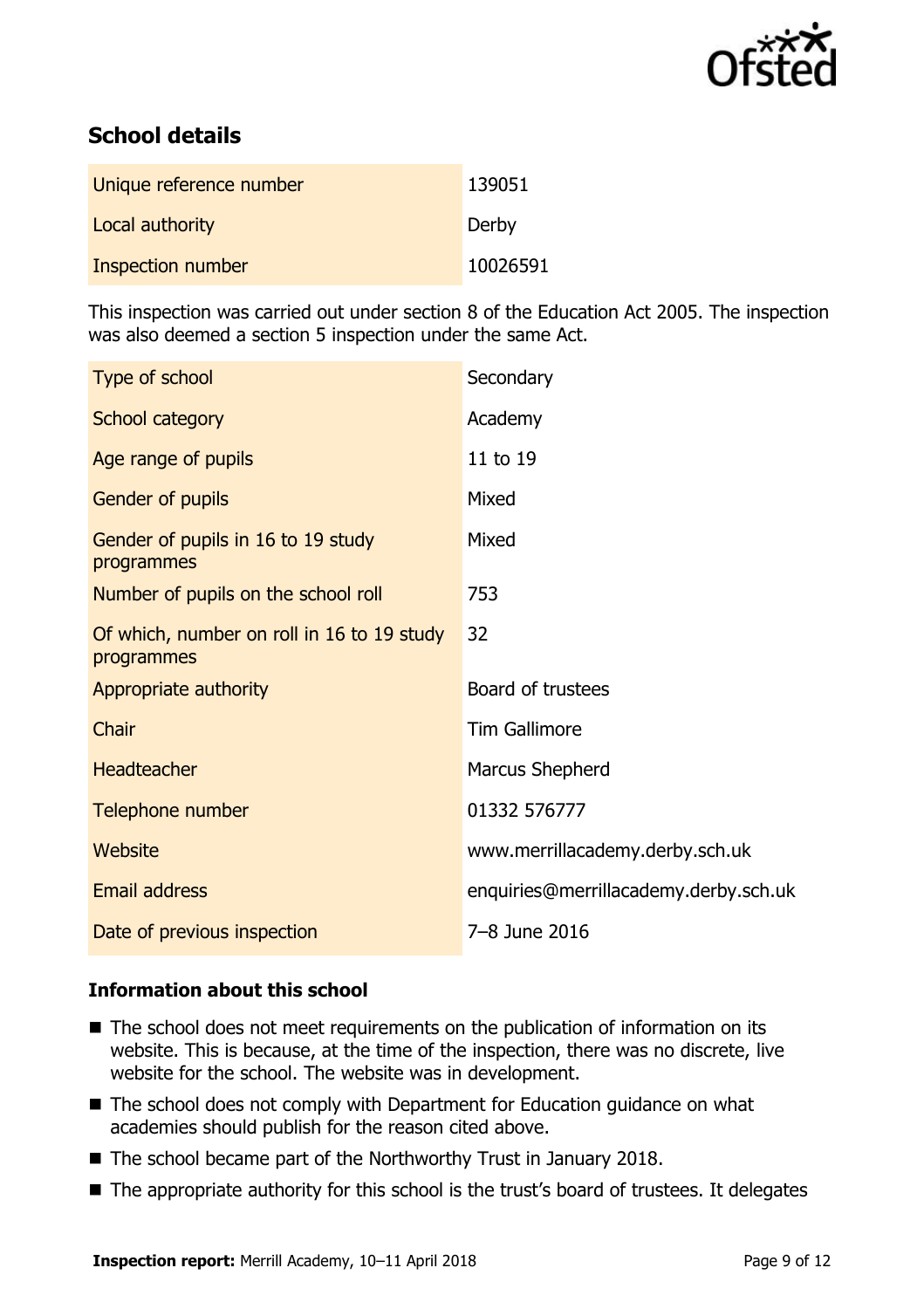

some functions to a local governing body.

- A very small number of pupils are educated at Derby Pride Academy.
- The school meets the government's current floor standards, which are the minimum expectations for pupils' achievement in English and mathematics by the end of Year 11.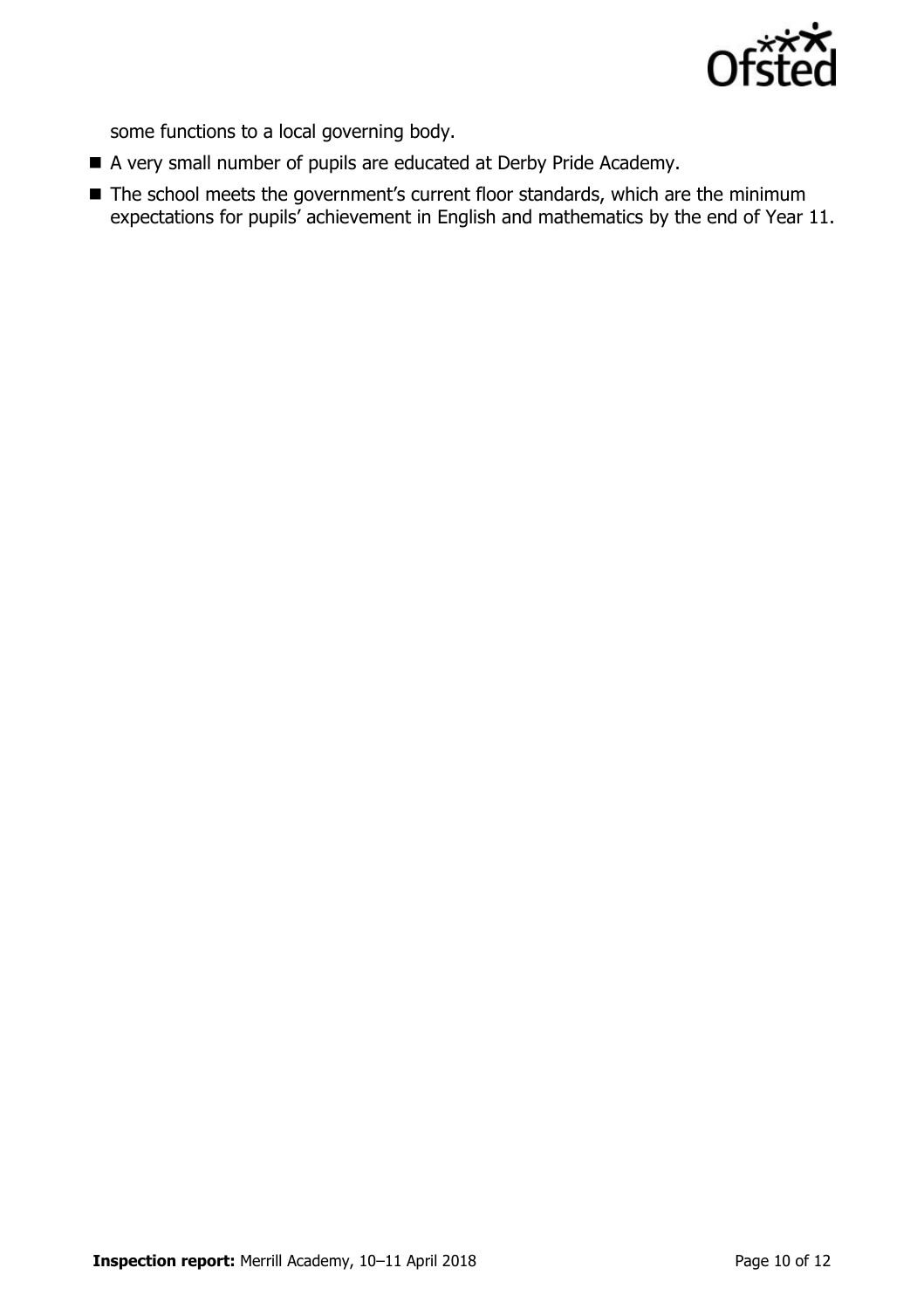

# **Information about this inspection**

- Inspectors observed learning in 26 lessons, some jointly with senior leaders, three mentor sessions, and an assembly.
- Discussions were held with senior and middle leaders, two newly qualified teachers and other members of staff.
- The lead inspector spoke separately with two members of the trust, the chair of the board of trustees and the chief executive officer.
- Inspectors looked at pupils' work in lessons and a sample of their books.
- Inspectors observed pupils' behaviour before school, during lessons, around school, at breaktime and at lunchtime.
- **Inspectors spoke with pupils in discussion groups and informally around the school.**
- Inspectors scrutinised a wide range of documents, including the school's selfevaluation, its improvement plans, information about the attainment and progress of all pupils and records relating to behaviour and safeguarding.
- There were insufficient responses to Parent View, Ofsted's online survey, to take into account.

### **Inspection team**

| Ian McNeilly, lead inspector | Senior Her Majesty's Inspector |
|------------------------------|--------------------------------|
| <b>Chris Moodie</b>          | Ofsted Inspector               |
| <b>Chris Stevens</b>         | Her Majesty's Inspector        |
| <b>Matthew Sammy</b>         | Ofsted Inspector               |